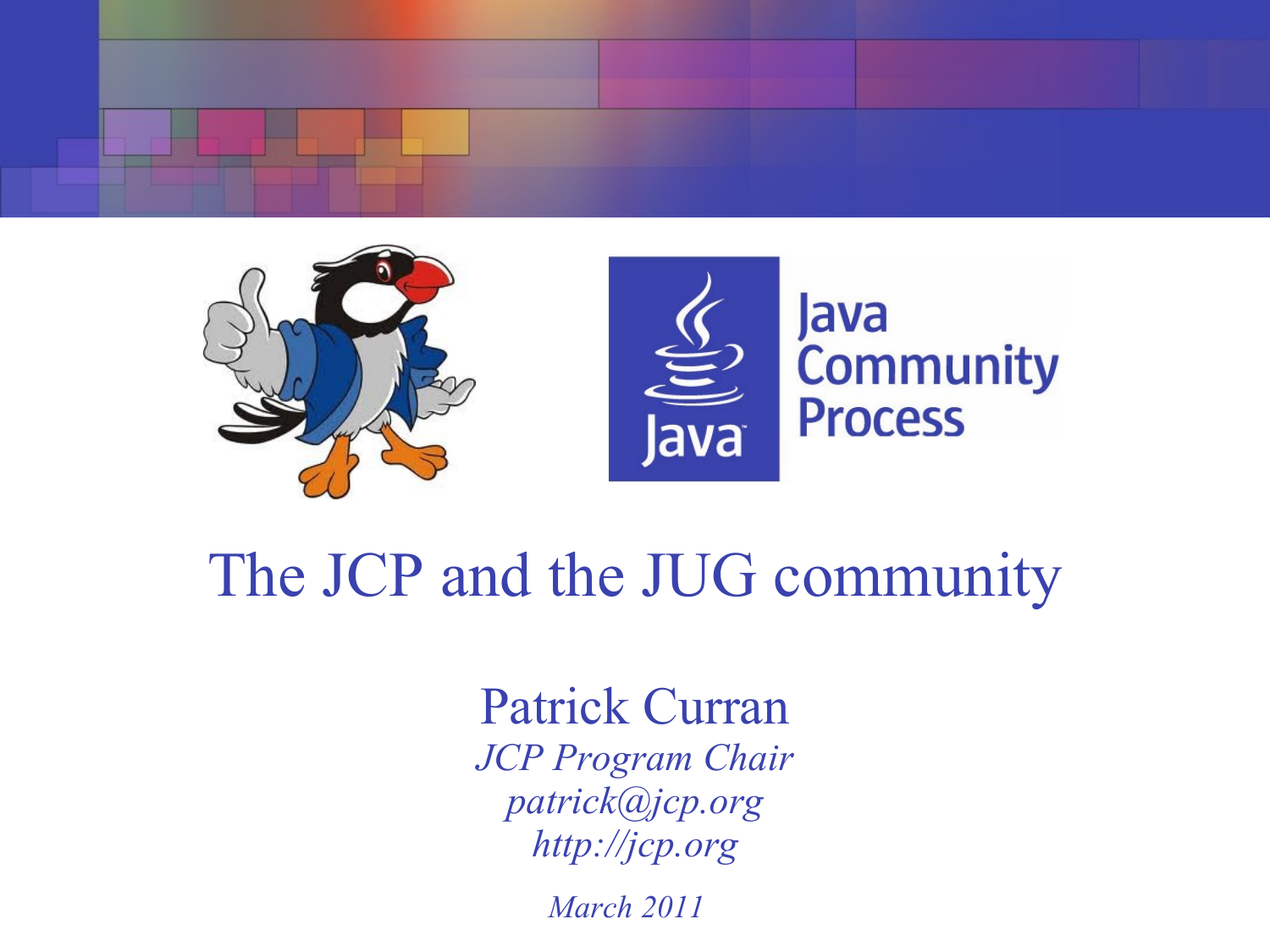#### **JUGs and the JCP**

- Three years ago we waived membership fees for JUGs.
- We wanted to encourage developer involvement and to harness the energy and commitment of the JUG community.
- We now have more than 20 JUG members from all over the world.
- Members of affiliated JUGs can serve on Expert Groups and lead JSRs.
- Each JUG has a vote in the JCP elections.
- JUGs are eligible to run for election to the ECs.
- Oracle has agreed to nominate SouJava (represented by Bruno Souza) to the SE/EE EC.
	- This will help to encourage JUG participation.

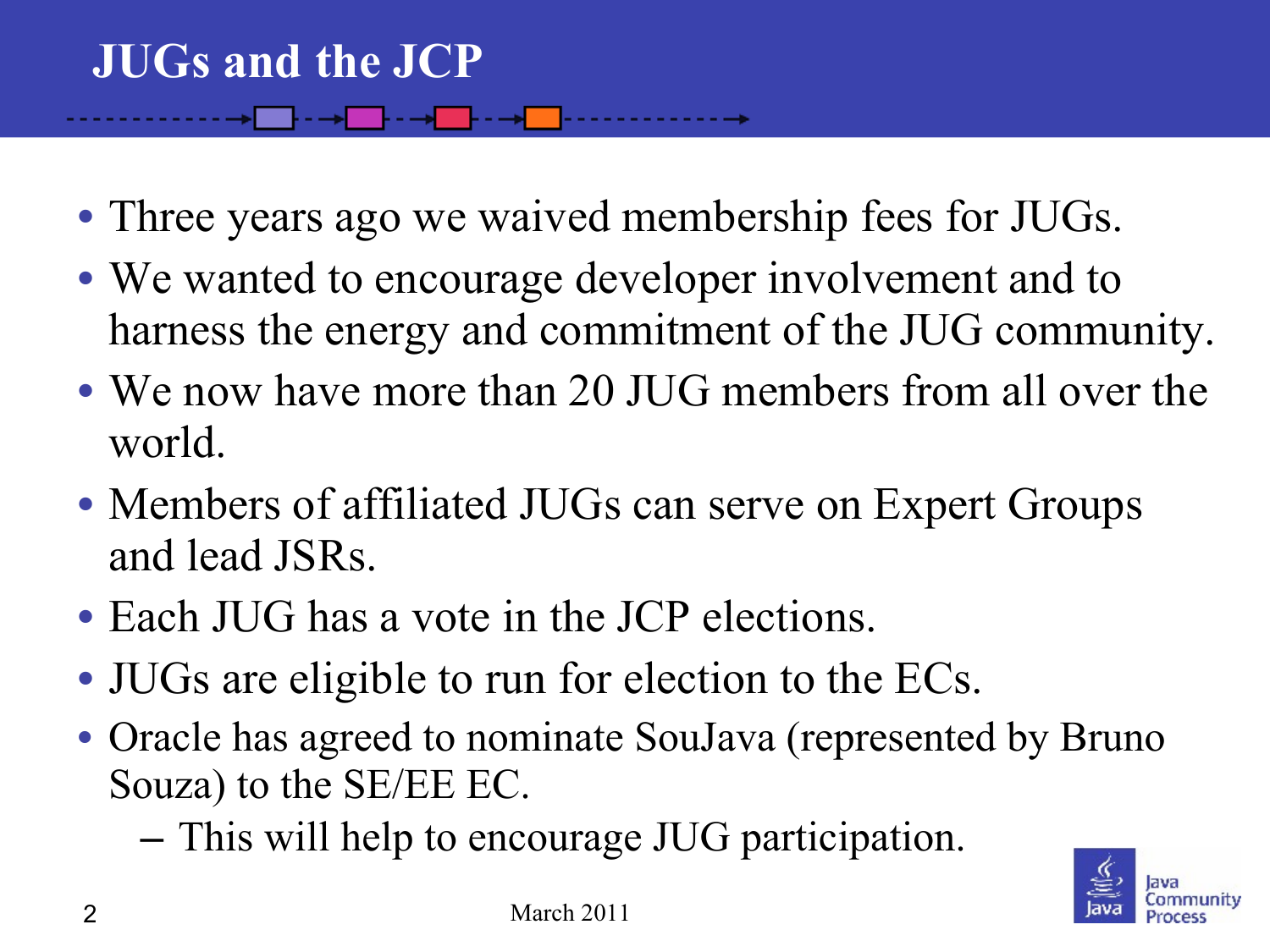### **JUG members**

- Connecticut JUG
- Detroit JUG
- Houston JUG
- Japan JUG
- Rio JUG
- Utah JUG
- Oklahoma City JUG
- Duchess (Women)
- BreizhJUG (Brittany).
- Java Student User Group (Vienna)
- Riviera JUG (France)
- SouJava (Brazil)
- Rio JUG (Brazil)
- BeJUG (Belgium)
- JUG-AFRICA
- JUG-EG (Egypt)
- JUG-MK (Macedonia)
- JUG-RU (Russia)
- JUG-USA
- Malaysia-JUG
- Java Web User Group (London)

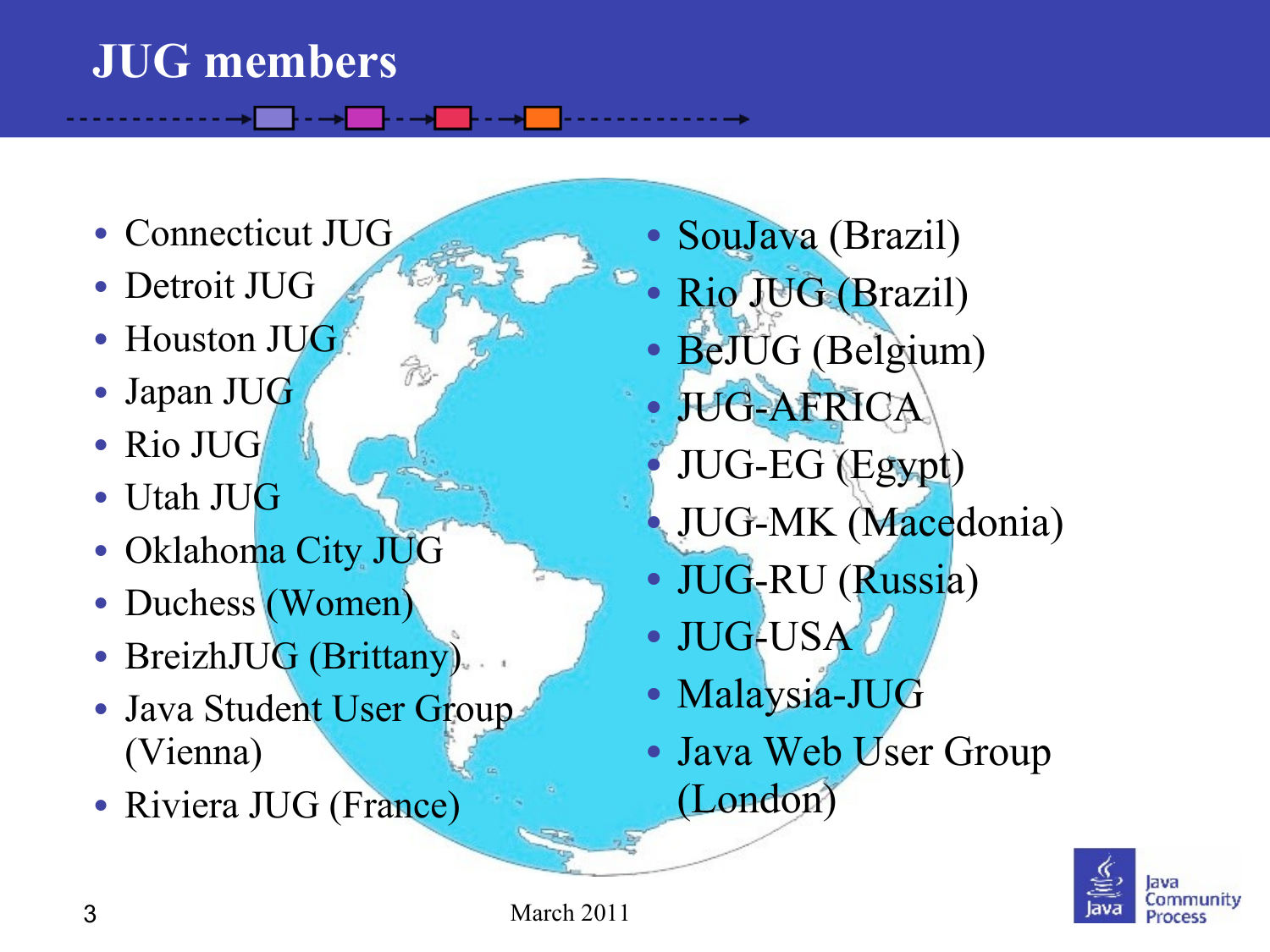#### **Encouraging involvement**

- Participate in OpenJDK or Project Glassfish.
- Review specifications and provide feedback.
- Join an Expert Group.
- Lead a JSR.
- Vote in the elections.
- Run for the Executive Committee.



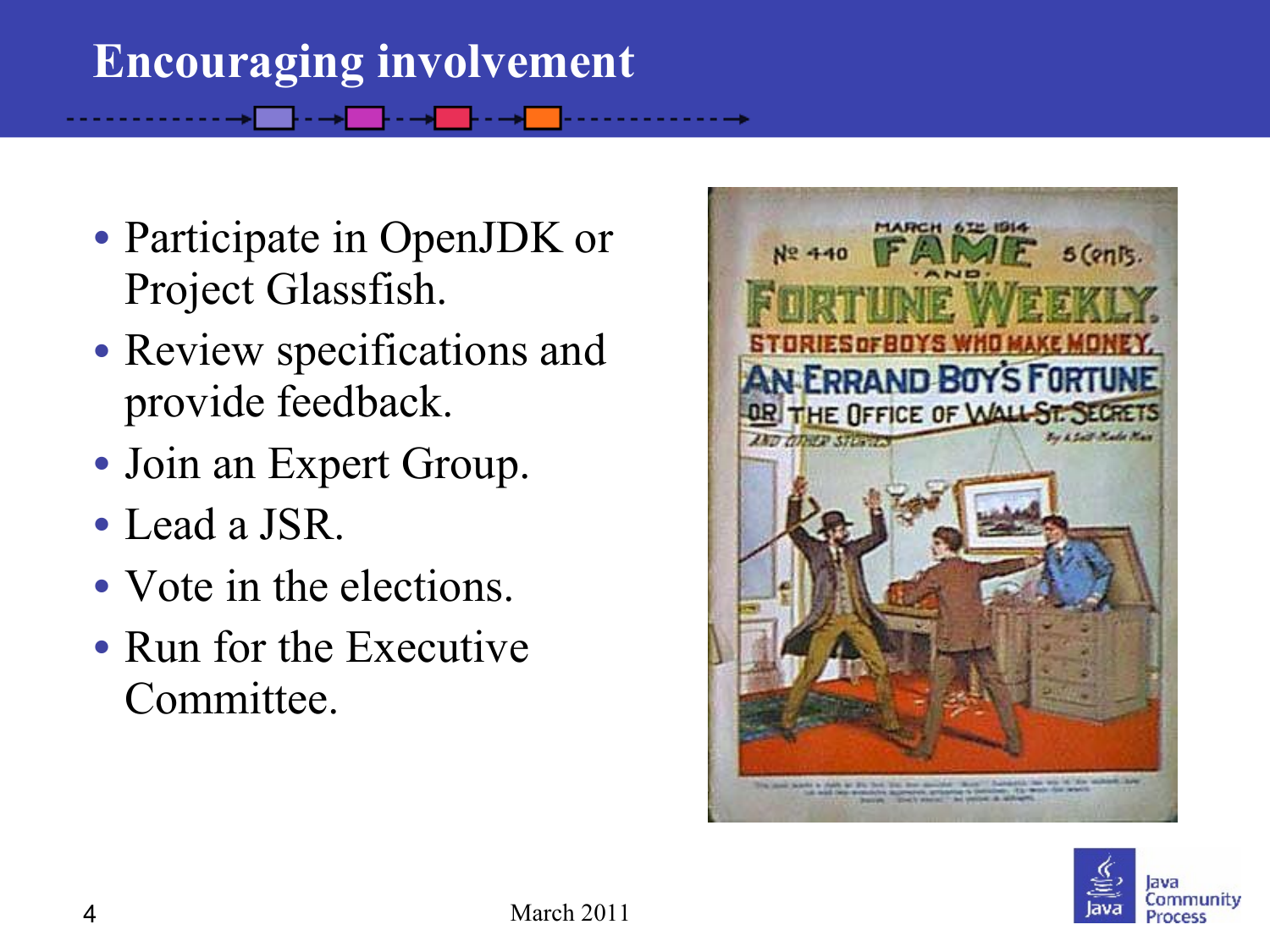#### **Next steps: developers**

- More outreach to Java developers and User Groups.
- Attend their meetings, promote the JCP, encourage participation.
	- SouJava annual meeting.
	- Stuttgart JUG annual meeting.
	- OSCON Java (Portland OR.)
- They have the energy and enthusiasm.
	- We must harness it.
- Oracle has active and successful outreach programs to JUG leaders and Java Champions.
	- We are leveraging these channels.